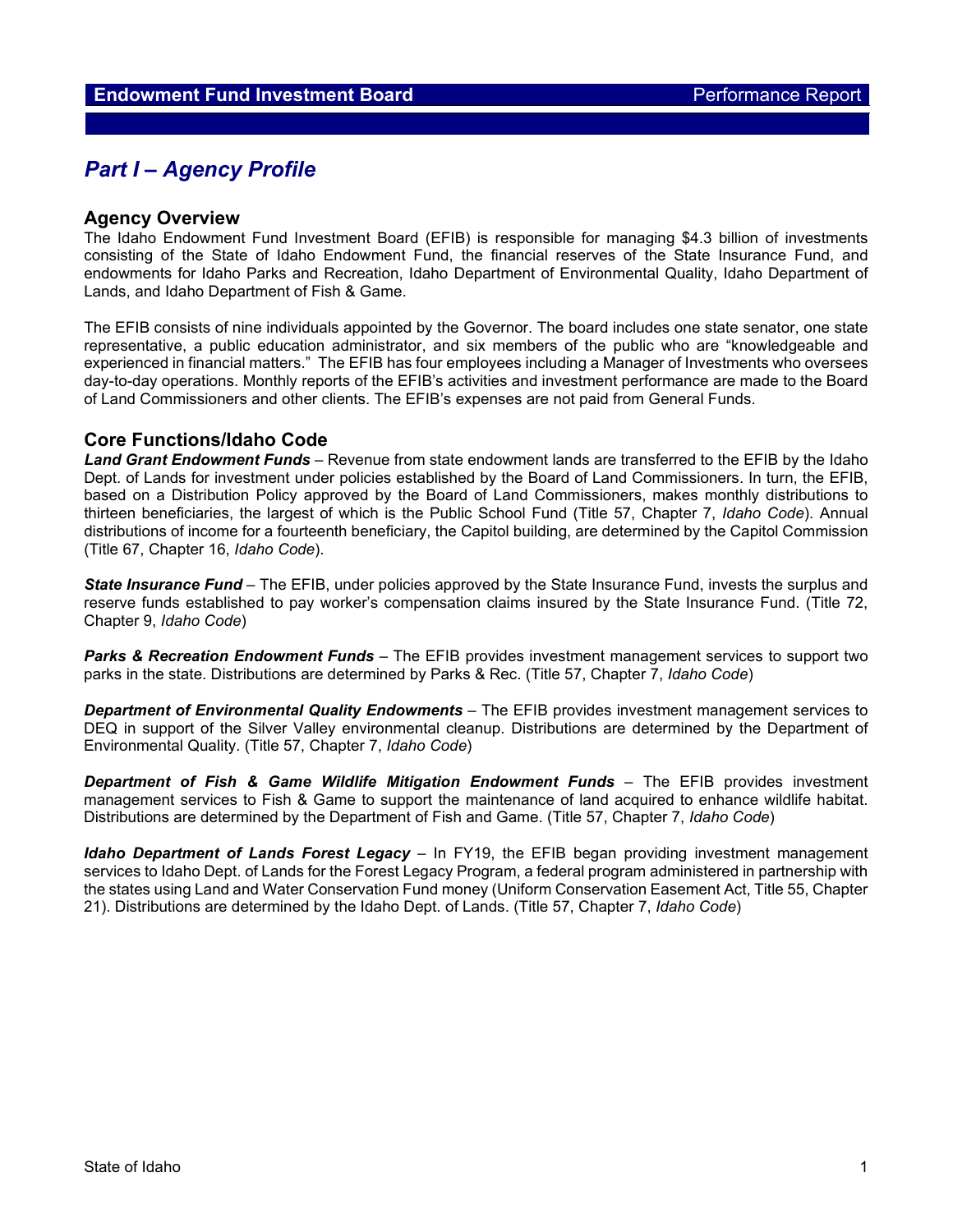### **Revenue and Expenditures**

| <b>Revenue</b>                                                            |              | <b>FY 2018</b>                             | <b>FY 2019</b>                             | <b>FY 2020</b>                             | <b>FY 2021</b>                            |
|---------------------------------------------------------------------------|--------------|--------------------------------------------|--------------------------------------------|--------------------------------------------|-------------------------------------------|
| Misc. Revenue<br><b>Endowment Funds</b>                                   |              | \$139,500<br>535,900                       | \$79,100<br>643,600                        | \$81,100<br>664,400                        | 83,200<br>671,600                         |
|                                                                           | Total        | \$675,400                                  | \$722,700                                  | 745,500                                    | 754,800                                   |
| <b>Expenditure</b>                                                        |              | <b>FY 2018</b>                             | <b>FY 2019</b>                             | <b>FY 2020</b>                             | <b>FY 2021</b>                            |
| <b>Personnel Costs</b><br><b>Operating Expenditures</b><br>Capital Outlay | <b>Total</b> | \$531,500<br>153,000<br>1,200<br>\$685,700 | \$530,700<br>190,000<br>2,000<br>\$722,700 | \$547,000<br>196,500<br>2,000<br>\$745,500 | \$555,400<br>197,400<br>2000<br>\$754,800 |

# **Profile of Cases Managed and/or Key Services Provided**

| <b>Cases Managed and/or Key</b><br><b>Services Provided</b> | <b>FY 2018</b>      | <b>FY 2019</b>  | <b>FY 2020</b>  | <b>FY 2021</b>  |
|-------------------------------------------------------------|---------------------|-----------------|-----------------|-----------------|
| <b>Key Financial Statistics</b>                             |                     |                 |                 |                 |
| Receipts from Dept. of Lands (net)                          | \$48,483,400        | \$42,653,700    | \$50,523,800    | \$93,977,400    |
| Total return from investments (net)                         | 190,879,500         | 158,309,200     | 102,944,500     | 704,553,600     |
| Less: Distributions to Beneficiaries                        | <u>(73,879,200)</u> | (78, 456, 400)  | (81, 243, 000)  | (86,970,800)    |
| <b>Net Earnings</b>                                         | \$165,483,700       | \$122,506,500   | \$72,225,300    | \$711,560,200   |
| <b>Total Market Value of Investments</b>                    |                     |                 |                 |                 |
| <b>Public School Endowment Funds</b>                        | \$1,353,171,600     | \$1,421,426,000 | \$1,465,172,100 | \$1,880,367,500 |
| <b>Other Land Grant Funds</b>                               | 848,379,000         | 902,631,100     | 931,109,800     | 1,227,475,000   |
| Total Land Grant Endowment Funds                            | \$2,201,550,600     | \$2,324,057,100 | \$2,396,281,900 | \$3,107,843,000 |
|                                                             |                     |                 |                 |                 |
| Other Agencies:                                             |                     |                 |                 |                 |
| ID. Dept. of Lands                                          |                     | \$365,200       | \$450,000       | \$679,300       |
| <b>ID.</b> State Insurance Fund                             | \$761,154,700       | 832,992,600     | 890,466,500     | 963,184,900     |
| ID. Dept. of Parks & Rec.                                   | 4,361,100           | 4,602,400       | 4,674,800       | 6,039,900       |
| ID. Dept. of Environmental Quality                          | 66,509,000          | 96,646,800      | 100,865,100     | 127,907,400     |
| ID Dept. of Fish & Game                                     | 24,331,100          | 34,325,600      | 38,944,530      | 51,116,800      |
| <b>Total Market Value of Investments</b>                    | \$3.057.906.500     | \$3,292,989,700 | \$3,430,799,930 | \$4,256,771,300 |

## **FY 2021 Performance Highlights**

- The net position of the Land Grant Endowment Fund totaled \$3.1 billion, an increase of \$711.5 million
- The portfolio generated investment returns before fees of 29.7%, placing it in the top 15th percentile in the Callan Public Fund Sponsor Database
- Distributions to land-grant beneficiaries were \$84.5 million in FY 2021 and are increasing to \$88.1 million in FY 2022
- Net revenue from Department of Lands increased 23%
- \$31.8 million was transferred into the Permanent Fund from the Land Bank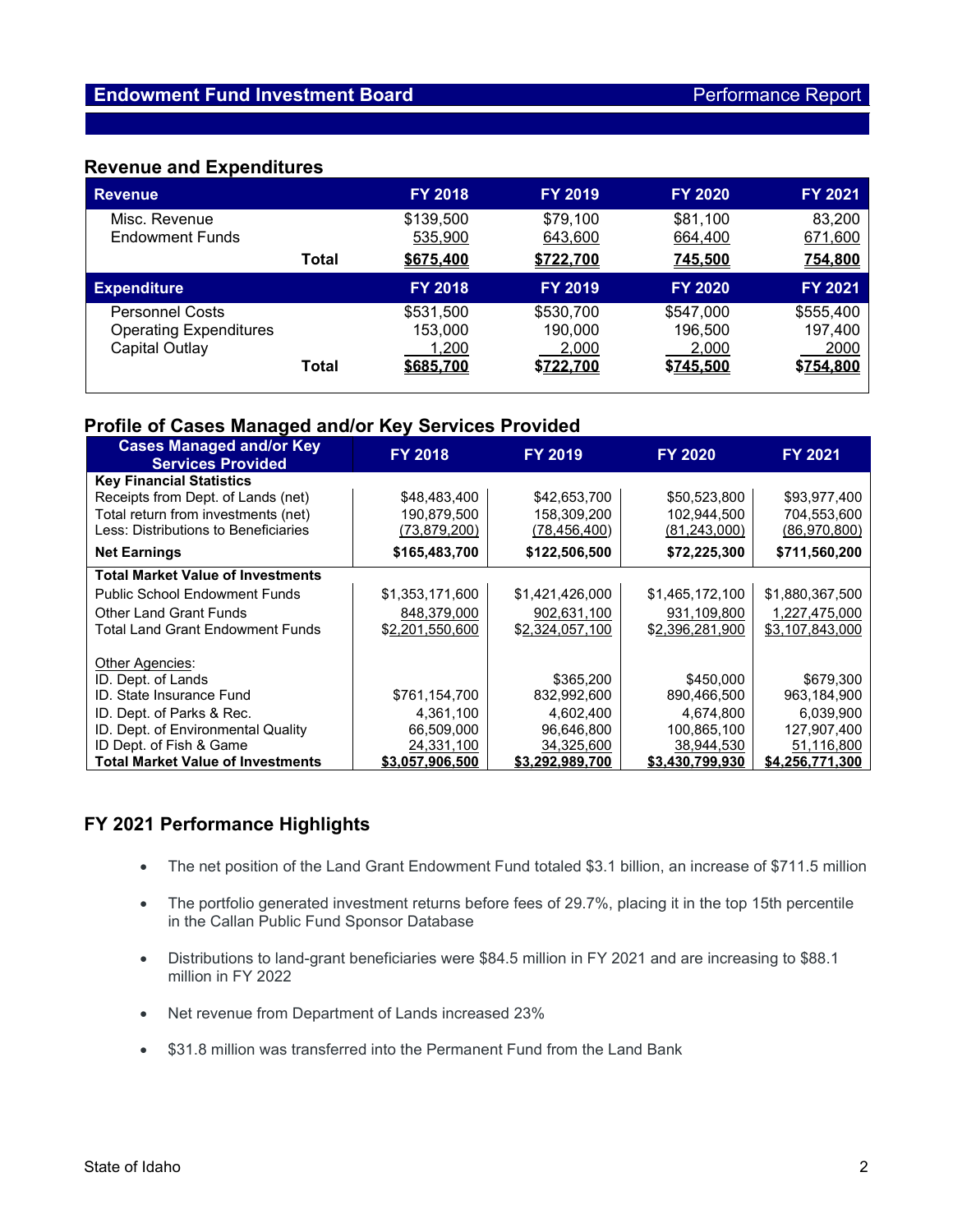# *Part II – Performance Measures*

|                            |                                                                                                                                                                                                                                                     |                                                                                                                           |                                                |          |             |             |             | 5-Year            |       |
|----------------------------|-----------------------------------------------------------------------------------------------------------------------------------------------------------------------------------------------------------------------------------------------------|---------------------------------------------------------------------------------------------------------------------------|------------------------------------------------|----------|-------------|-------------|-------------|-------------------|-------|
| <b>Performance Measure</b> |                                                                                                                                                                                                                                                     |                                                                                                                           | 2018                                           | 2019     | 2020        | 2021        | 20227       | Avg. <sup>6</sup> |       |
|                            | As our clients' individual needs for managing an endowment fund require, we will: Develop a prudent long-                                                                                                                                           |                                                                                                                           |                                                |          |             |             |             |                   |       |
|                            | term investment strategy, utilize the best portfolio managers, consultants and other agents to execute that strategy,<br>diligently evaluate performance over time, develop an effective distribution policy, and help them fulfill their fiduciary |                                                                                                                           |                                                |          |             |             |             |                   |       |
|                            | responsibilities and communicate with their stakeholders                                                                                                                                                                                            |                                                                                                                           |                                                |          |             |             |             |                   |       |
| 1.                         |                                                                                                                                                                                                                                                     | Return vs. Benchmark (gross of fees)                                                                                      |                                                |          |             |             |             |                   |       |
|                            | <b>Land Grant Endowment</b><br>А.                                                                                                                                                                                                                   |                                                                                                                           | total return                                   | 9.9%     | 7.7%        | 5.2%        | 29.7%       | 5.8%              | 12.8% |
|                            |                                                                                                                                                                                                                                                     | Fund <sup>1</sup>                                                                                                         | target                                         | 8.4%     | 7.1%        | 4.9%        | 25.9%       | 5.8%              | 11.6% |
|                            |                                                                                                                                                                                                                                                     |                                                                                                                           | excess                                         | 1.5%     | 0.6%        | 0.3%        | 3.8%        | 0.0%              | 1.2%  |
|                            | <b>B.</b>                                                                                                                                                                                                                                           | State Insurance Fund <sup>2</sup>                                                                                         | total return                                   | 1.6%     | 6.4%        | 6.9%        | 5.3%        | 2.5%              | 4.5%  |
|                            |                                                                                                                                                                                                                                                     |                                                                                                                           | target                                         | 1.5%     | 6.7%        | 6.9%        | 5.2%        | 2.5%              | 4.5%  |
|                            |                                                                                                                                                                                                                                                     |                                                                                                                           | excess                                         | 0.1%     | $-0.3%$     | 0.0%        | 0.1%        | 0.0%              | 0.0%  |
| 2.                         |                                                                                                                                                                                                                                                     | Return vs. Peers (gross of fees)                                                                                          |                                                |          |             |             |             |                   |       |
|                            | А.                                                                                                                                                                                                                                                  | <b>Land Grant Endowment</b>                                                                                               | total return                                   | 9.9%     | 7.7%        | 5.2%        | 29.7%       | 6.2%              | 12.8% |
|                            |                                                                                                                                                                                                                                                     | Fund <sup>3</sup>                                                                                                         | endowment/<br>foundation<br>universe<br>median | 8.3%     | 5.8%        | 2.7%        | 28.1%       | 5.2%              | 11.2% |
|                            |                                                                                                                                                                                                                                                     |                                                                                                                           | excess                                         | 1.6%     | 1.9%        | 2.5%        | 1.6%        | 1.0%              | 1.6%  |
|                            | <b>B.</b>                                                                                                                                                                                                                                           | <b>Land Grant Endowment</b>                                                                                               | total return                                   | 9.9%     | 7.7%        | 5.2%        | 29.7%       | 6.2%              | 12.8% |
|                            |                                                                                                                                                                                                                                                     | Fund <sup>4</sup>                                                                                                         | public funds<br>universe<br>median             | 8.2%     | 6.2%        | 3.3%        | 25.8%       | 5.2%              | 10.7% |
|                            |                                                                                                                                                                                                                                                     |                                                                                                                           | excess                                         | 1.7%     | 1.5%        | 1.9%        | 3.9%        | 1.0%              | 2.1%  |
| 3.                         | Percent Real Change in the Fund                                                                                                                                                                                                                     |                                                                                                                           |                                                |          |             |             |             |                   |       |
|                            | А.                                                                                                                                                                                                                                                  | Land Grant Endowment:<br>growth in Permanent<br>funds to exceed the rate                                                  | annual<br>growth in<br>corpus                  | 11.3%    | 5.3%        | 5.1%        | 5.7%        | 6.2%              | 6.6%  |
|                            | of inflation and                                                                                                                                                                                                                                    | population growth                                                                                                         | annual rate<br>of inflation                    | 2.3%     | 2.1%        | 1.6%        | 2.3%        | 2.4%              | 2.0%  |
|                            |                                                                                                                                                                                                                                                     |                                                                                                                           | annual<br>population<br>growth                 | 2.1%     | 1.8%        | 1.6%        | 2.4%        | 2.2%              | 2.2%  |
|                            |                                                                                                                                                                                                                                                     |                                                                                                                           | excess                                         | 6.9%     | 1.4%        | 1.9%        | 1.0%        | 1.6%              | 2.4%  |
| 4.                         | Change in Distributions to Land Grant Beneficiaries <sup>8</sup>                                                                                                                                                                                    |                                                                                                                           |                                                |          |             |             |             |                   |       |
|                            | А.                                                                                                                                                                                                                                                  | No reduction in the total<br>change                                                                                       |                                                | \$73.5M  | \$78.2M     | \$80.9M     | \$84.5M     | \$88.1M           |       |
|                            |                                                                                                                                                                                                                                                     | <b>Endowment Distribution</b>                                                                                             | target                                         | Increase | Increase    | Increase    | Increase    | Increase          |       |
|                            | В.                                                                                                                                                                                                                                                  | <b>Land Grant</b><br><b>Endowment Earnings</b><br>Reserves at least 600%-<br>700% of next year's<br>approved distribution | number<br>below target                         | 1        | $\mathbf 0$ | $\mathbf 0$ | $\mathbf 0$ | $\mathbf 0$       |       |